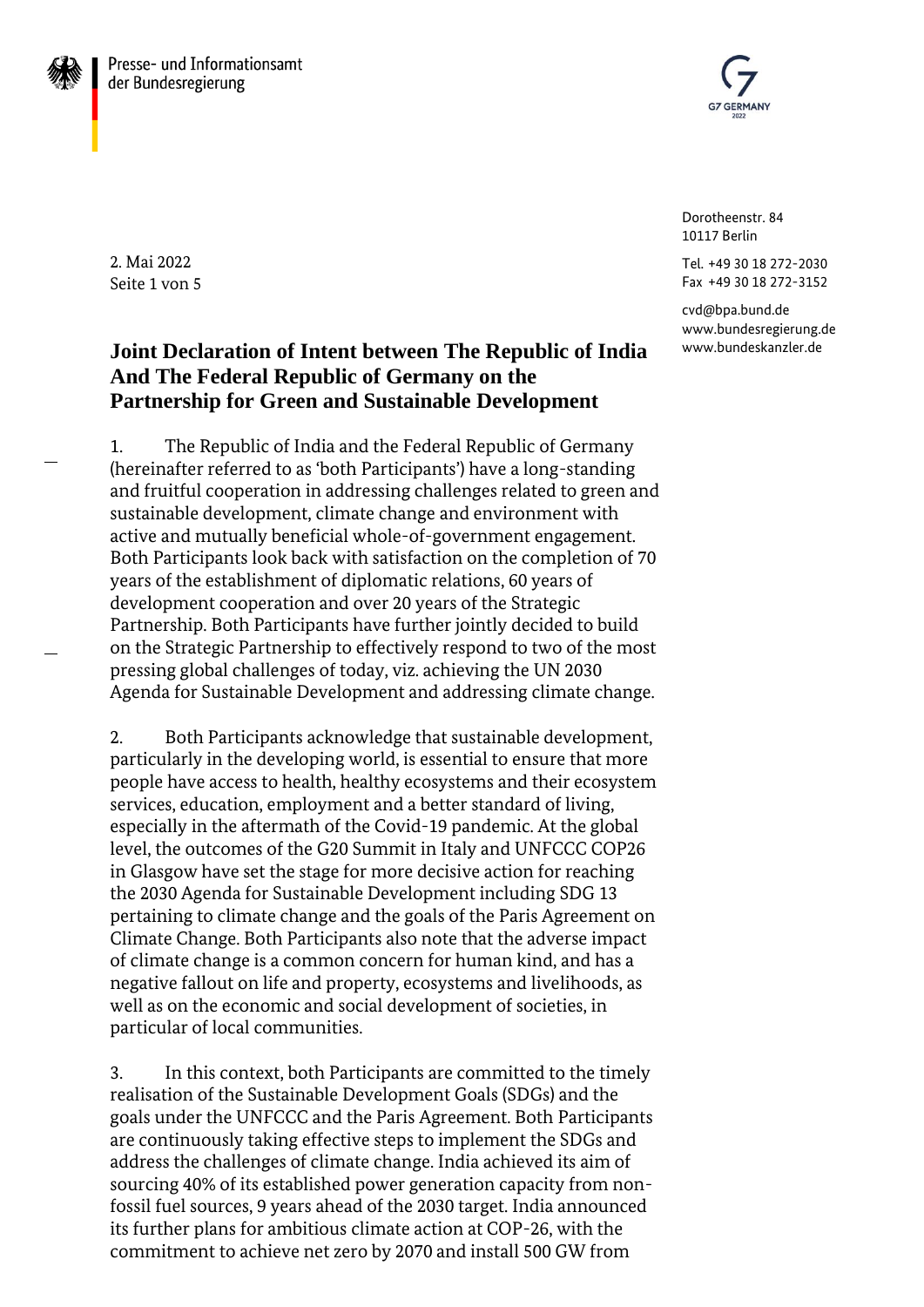

2. Mai 2022 Seite 2 von 5

non-fossil fuel sources and reduce emissions intensity of its economy by 45% by 2030. India has also launched a Green Hydrogen Mission to further address the energy transition challenges in the hard-to-abate sectors of the economy. Germany has pledged that it will achieve net zero by 2045 and reduce greenhouse gas emissions by 65% until 2030 as compared to 1990.

4. Both Participants welcome the robust ongoing cooperation which has been instrumental in contributing to efforts on SDGs and climate action. The Annual Negotiation Meetings on Development Cooperation, the Indo-German Environment Forum, the Indo-German Energy Forum, including the soon to be implemented Indo-German Green Hydrogen Task Force, the Indo-German Solar Partnership, the Indo-German Green Urban Mobility Partnership, the recently established NITI-BMZ Dialogue on Development Cooperation, bilateral sectoral working groups and numerous other joint work streams have been key joint endeavours in this regard. Both Participants recognize that at the EU level, the India-EU Clean Energy and Climate Partnership and the recently launched India-EU Connectivity Partnership reflect the strong desire in promoting green energy transition and supporting sustainable, quality and resilient infrastructure projects.

5. The strong political commitment of both Participants to support sustainable development and climate action provides opportunities for joint development initiatives at the bilateral, regional and global levels. In recognition of the mutual convergences, emerging opportunities and common objectives related to SDGs and climate action, both Participants express their intent to establish the Partnership for Green and Sustainable Development (hereinafter referred to as the 'Partnership'). The Partnership aims to intensify bilateral climate and sustainable development cooperation, and link it with the strong commitment on both Participants to the SDGs and the implementation of the Paris Agreement. The Partnership will continue to include and further strengthen collaboration between the public and private sectors, civil society organisations and research institutions. In this regard, both Participants intend to work together in the following initiatives.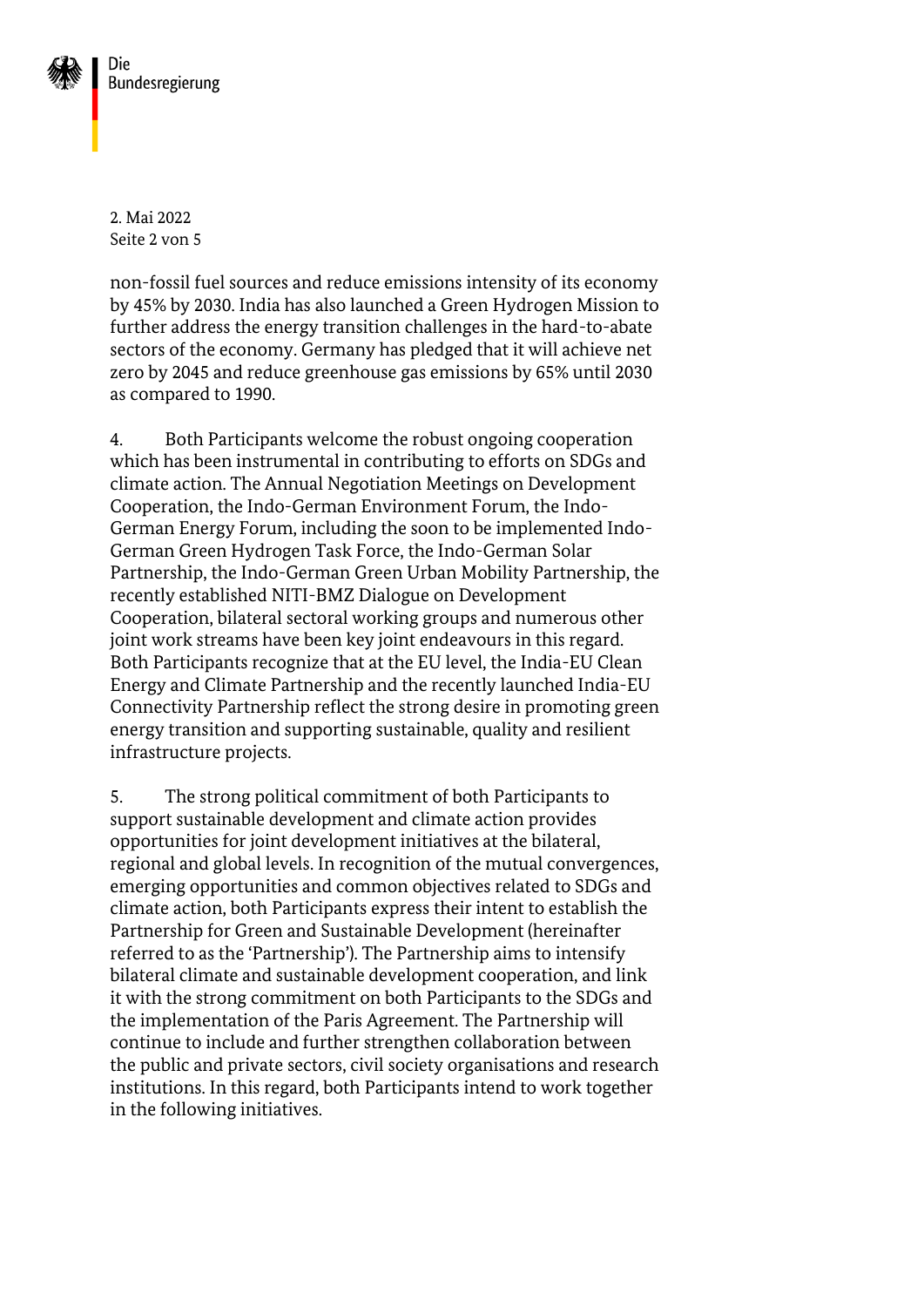

2. Mai 2022 Seite 3 von 5

### **Bilateral**

6. As Global Partners, both Participants support a long-term cooperation agenda for achieving the SDGs and their respective climate targets with a focus on, but not limited to:

- a just energy transition, a massive scale-up of renewable energy, green grids and storage, energy efficiency and low emission energy systems,
- sustainable urban development,
- green mobility,
- climate change mitigation, resilience and adaptation,
- conservation, protection and sustainable use of natural resources, agro-ecological transformation, the Bonn Challenge and forest landscape restoration, ecosystem restoration, environment and biodiversity protection with a view to the implementation of the future Post-2020 Global Biodiversity Framework,
- combating marine litter, especially plastics, covering the whole lifecycle, and
- sustainable consumption and production and circular economy.

7. Both Participants aim to facilitate joint research and development, technology cooperation and industry-wide collaboration for implementing the SDGs and tackling climate change and intend to work together in developing high quality projects in identified priority sectors. Both Participants also aim to promote collaboration on technology innovation, regulatory standards, capacity building and private investments, in particular to drive PV-manufacturing and the creation of a green hydrogen economy.

8. Considering that the timeline for the realisation of SDGs and some of the climate targets declared by both Participants during COP26 in Glasgow culminate in 2030, both Participants will work together to learn from each other and to facilitate the achievement of their respective objectives. Germany intends to strengthen its financial and technical cooperation and other assistance to India with a long term goal of at least 10 billion Euros of new and additional commitments till 2030 under this Partnership. This will support inter alia the achievement of the ambitious goals of both Participants in the climate action and sustainable development space, further promote German-Indian research and development (R&D), encourage private investment and thus aim at leveraging further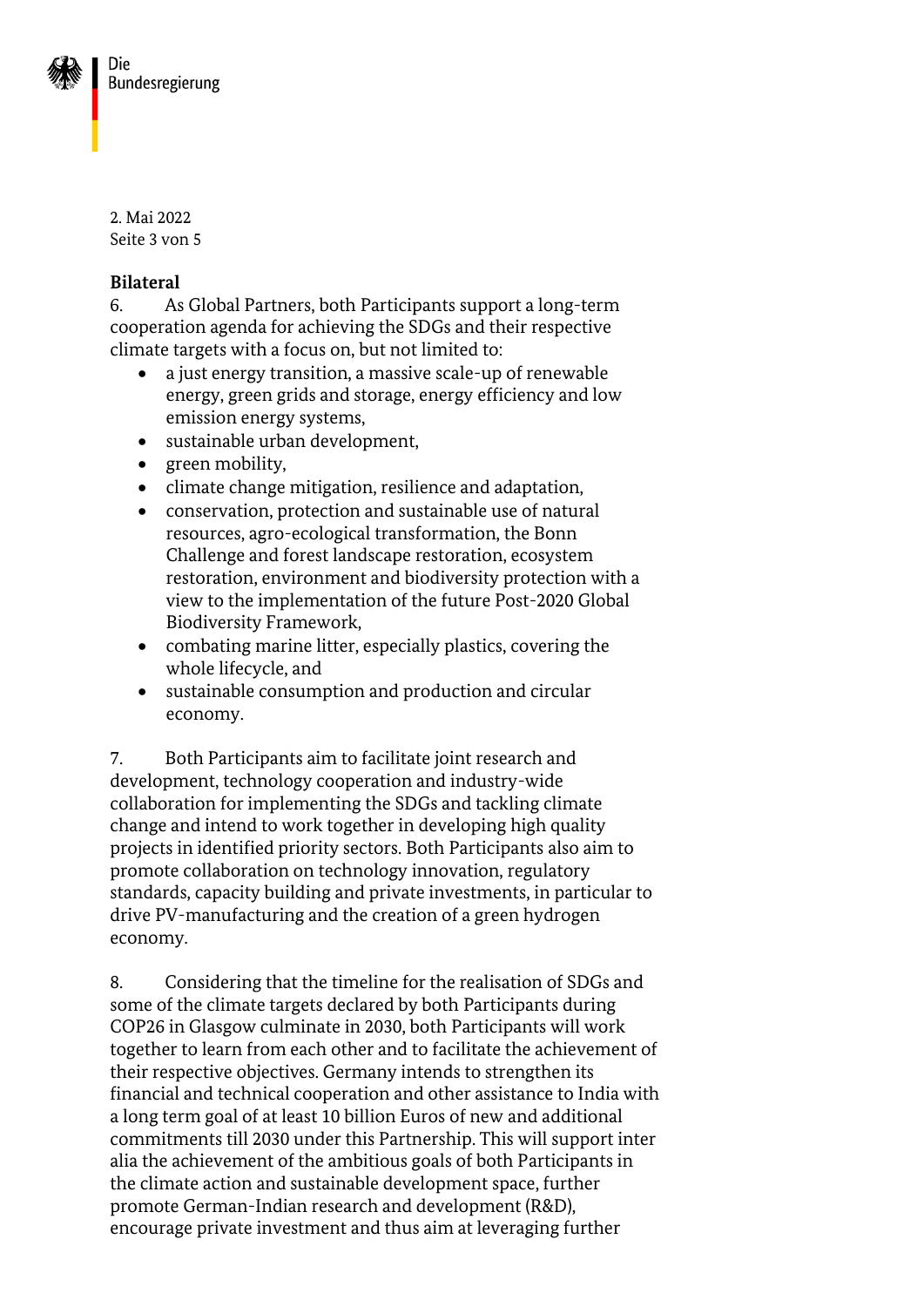

2. Mai 2022 Seite 4 von 5

funding. Both Participants stress the importance of swift implementation of existing and future commitments.

### **Trilateral**

9. Both Participants aim to cooperate to enhance support for SDGs and SDG related climate targets in third countries in Asia, Africa and the Indo-Pacific region under the framework of the India-Germany Joint Declaration of Intent on Triangular Development Cooperation. The objective would be to build on individual strengths and experiences in development cooperation and offer sustainable, viable and inclusive projects to third countries in addressing development challenges and achieving SDGs and SDG related climate targets, including through multilateral institutions where India and Germany are members, such as the International Solar Alliance (ISA). Both Participants strive to undertake capacity-building initiatives in jointly decided priority sectors and will explore co-financing and other innovative partnership models to support joint projects in third countries.

#### **Multilateral**

10. Both Participants aim to cooperate on multilateral initiatives to support implementation of SDGs and climate action. Germany has become a member of and supports the International Solar Alliance (ISA) and the Coalition for Disaster Resilient Infrastructure (CDRI). Germany also supports India's initiative for the 'One Sun One World One Grid' launched at COP 26 to accelerate adoption of green grids and solar energy. Under the Global Initiative on Disaster Risk Management (GIDRM) the German government is cooperating with the Coalition for Disaster Resilient Infrastructure (CDRI) for promoting disaster and climate resilience of existing and future infrastructure in India as well as in selected member states of CDRI. India in turn has joined the InsuResilience Global Partnership on Risk Finance and Insurance which i.a. contributes jointly with CDRI to innovative solutions for financial resilience of infrastructure.

11. During the German G7 presidency, both Participants also aim to work towards a just energy transition partnership/s between India, G7 members and other interested bilateral and multilateral development partners in order to promote government to government, private sector and green industrial collaboration for a just energy transition in India.